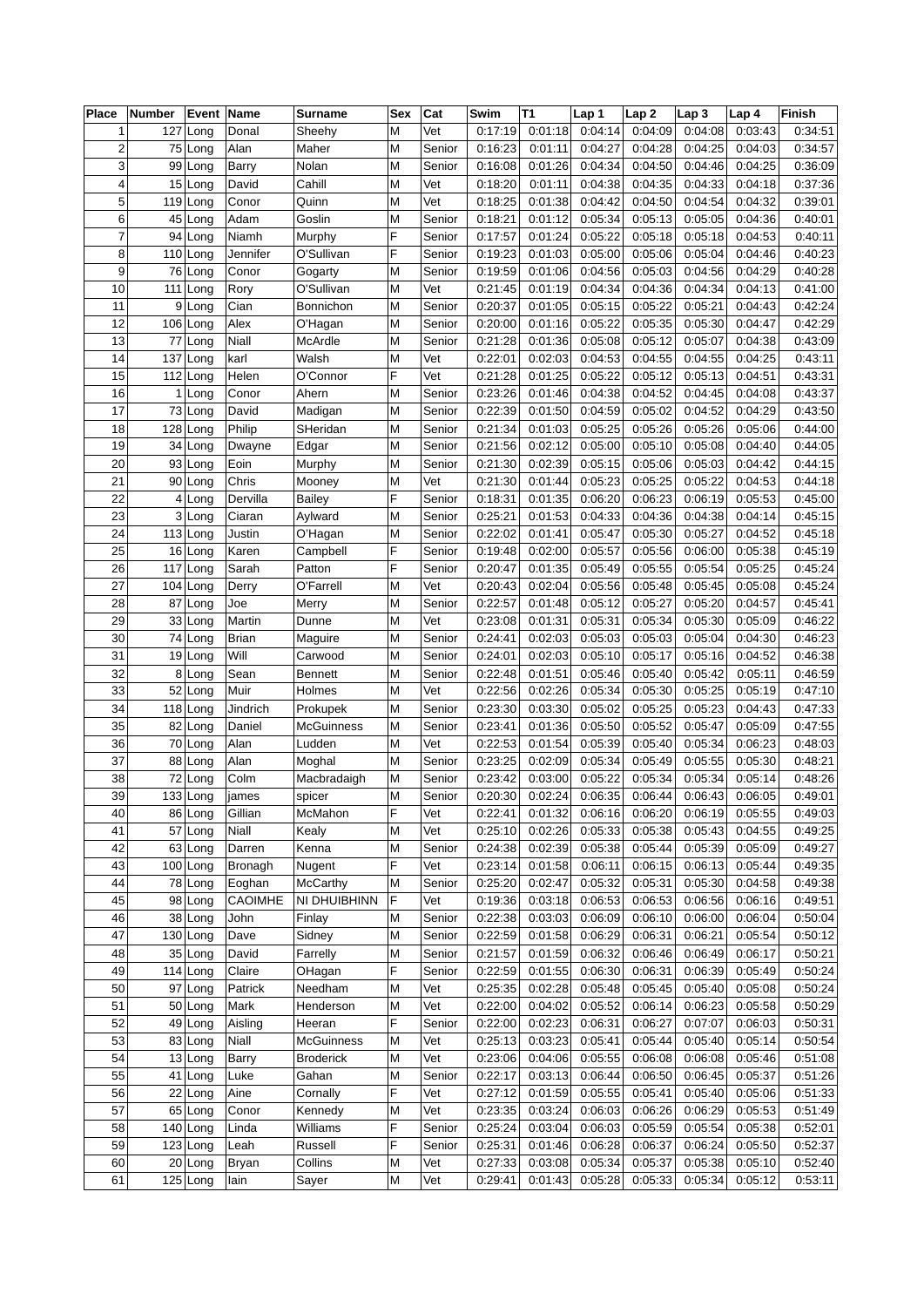| 62                      |        | 17 Long   | Phil      | Carr         | M      | Vet    | 0:26:10 | 0:02:53             | 0:06:07 | 0:06:17          | 0:06:22            | 0:05:44 | 0:53:33    |
|-------------------------|--------|-----------|-----------|--------------|--------|--------|---------|---------------------|---------|------------------|--------------------|---------|------------|
| 63                      |        | 135 Long  | Sarah     | Sreenan      | F      | Vet    | 0.25:08 | 0:02:34             | 0:06:37 | 0:06:39          | 0:06:39            | 0:06:12 | 0:53:49    |
| 64                      |        | 42 Long   | alan      | geoghegan    | М      | Vet    | 0:27:43 | 0:01:56             | 0:06:18 | 0:06:22          | 0:06:19            | 0:05:42 | 0:54:19    |
| 65                      |        | 131 Long  | Mick      | Slein        | M      | Senior | 0:26:57 | 0:03:15             | 0:06:01 | 0:06:16          | 0:06:10            | 0:05:41 | 0:54:21    |
| 66                      |        | 66 Long   | Robbie    | Kenny        | М      | Vet    | 0:29:43 | 0:02:48             | 0:05:53 | 0:05:41          | 0:05:28            | 0:04:57 | 0:54:30    |
| 67                      |        | 120 Long  | Mark      | Quinn        | M      | Vet    | 0:24:50 | 0:05:14             | 0:06:20 | 0:06:25          | 0:06:26            | 0:05:43 | 0:54:58    |
| 68                      |        | 23 Long   | Edward    | Cosgrove     | M      | Vet    | 0:30:50 | 0:02:04             | 0:05:46 | 0:05:44          | 0:05:39            | 0:05:12 | 0:55:16    |
| 69                      |        | 105 Long  | Jagruti   | Rathod       | F      | Senior | 0:33:18 | 0:05:35             | 0:07:00 | 0:07:12          | 0:07:27            | 0:08:00 | 1:08:32    |
|                         |        | 48 Long   | Alan      | Hardy        | M      | Vet    | 0:17:44 | 0:01:29             | 0:05:07 | 0:05:14          |                    |         | <b>DNF</b> |
|                         |        | 71 Long   | Colm      | Mac Daibheid | M      | Vet    | 0:28:25 | 0:02:36             | 0:08:10 | 0:07:20          |                    |         | <b>DNF</b> |
|                         |        | 59 Long   | Aoife     | Keeling      | F      | Vet    | 0.25:08 | 0:02:30             | 0:06:34 |                  |                    |         | <b>DNF</b> |
|                         |        | 166 Long  | Karen     | Gillman      | F      | Senior | 0:18:11 | 0:02:42             | 0:12:00 |                  |                    |         | <b>DNF</b> |
|                         |        |           | David     | Hill         | M      | Vet    | 0:21:40 |                     |         |                  |                    |         | <b>DNF</b> |
|                         |        | 51 Long   |           |              |        |        |         |                     |         |                  |                    |         |            |
|                         |        | 96 Long   | Peter     | Naughton     | M<br>F | Vet    | 0:27:32 |                     |         |                  |                    |         | <b>DNF</b> |
|                         |        | 47 Long   | Catherine | Hanley       |        | Vet    | 0:27:36 |                     |         |                  |                    |         | <b>DNF</b> |
|                         |        |           |           |              |        |        |         |                     |         |                  |                    |         |            |
| <b>Place</b>            | Number | Event     | Name      | Surname      | Sex    | Cat    | Swim    | T1                  | Lap 1   | Lap <sub>2</sub> | Finish<br>0:21:47  |         |            |
| 1                       |        | 161 Short | Owen      | Fletcher     | Μ      | Senior | 0:11:37 | 0:01:07             | 0:04:40 | 0:04:23          |                    |         |            |
| $\overline{\mathbf{c}}$ |        | 151 Short | Barry     | Corcoran     | M      | Vet    | 0:12:23 | 0:01:11             | 0:05:16 | 0:04:23          | 0:23:14            |         |            |
| 3                       |        | 202 Short | Gustavo   | Longo        | M      | Senior | 0:11:52 | 0:01:23             | 0:05:30 | 0:04:52          | 0:23:38            |         |            |
| 4                       |        | 102 Short | Danielle  | O Riordan    | F      | Senior | 0:11:58 | 0:01:13             | 0:05:26 | 0:05:06          | 0:23:44            |         |            |
| 5                       |        | 150 Short | Sandra    | Carwood      | F      | Senior | 0:12:16 | 0:01:30             | 0:05:49 | 0:05:21          | 0:24:55            |         |            |
| 6                       |        | 148 Short | Julie     | Carbery      | F      | Vet    | 0:12:40 | 0:01:57             | 0:05:36 | 0:05:04          | 0:25:18            |         |            |
| 7                       |        | 173 Short | David     | Henry        | M      | Vet    | 0:14:16 | 0:01:09             | 0:05:09 | 0:04:45          | 0:25:20            |         |            |
| 8                       |        | 26 Short  | John      | Curran       | M      | Senior | 0:14:27 | 0:01:41             | 0:05:00 | 0:04:37          | 0:25:46            |         |            |
| 9                       |        | 180 Short | Brendan   | Mc Cormack   | Μ      | Vet    | 0:15:00 | 0:01:31             | 0:05:10 | 0:04:49          | 0:26:31            |         |            |
| 10                      |        | 179 Short | Jennifer  | Lyons        | F      | Vet    | 0:13:17 | 0:01:40             | 0:06:01 | 0:05:35          | 0:26:33            |         |            |
| 11                      |        | 147 Short | Neil      | <b>Burns</b> | M      | Senior | 0:13:47 | 0:01:35             | 0:05:56 | 0:05:32          | 0:26:50            |         |            |
| 12                      | 61     | Short     | Kevin     | Kehilly      | M      | Vet    |         |                     |         |                  | 0:27:00            |         |            |
| 13                      |        | 174 Short | Liz       | Keating      | F      | Senior | 0:13:47 | 0:01:48             | 0:05:51 | 0:05:42          | 0:27:08            |         |            |
| 14                      |        | 187 Short | Lisa      | O'Neill      | F      | Senior | 0:13:42 | 0:01:55             | 0:05:53 | 0:05:40          | 0:27:11            |         |            |
| 15                      |        | 155 Short | Sinead    | Del Bello    | F      | Vet    | 0:14:27 | 0:02:10             | 0:05:41 | 0:05:07          | 0:27:25            |         |            |
| 16                      |        | 160 Short | Henry     | Fleming      | M      | Vet    | 0:14:06 | 0:01:56             | 0:05:55 | 0:05:36          | 0:27:34            |         |            |
| 17                      |        | 62 Short  | Noel      | Kelly        | M      | Vet    | 0:14:12 | 0:01:45             | 0:06:06 | 0:05:32          | 0:27:36            |         |            |
| 18                      |        | 149 Short | Lorraine  | Carrabin     | F      | Vet    | 0:13:44 | 0:01:58             | 0:06:26 | 0:06:01          | 0:28:10            |         |            |
| 19                      |        | 176 Short | Mark      | Keogh        | M      | Senior | 0:14:58 | 0:02:15             | 0:05:52 | 0:05:09          | 0:28:15            |         |            |
| 20                      |        | 153 Short | Melissa   | Curran       | F      | Vet    | 0:14:31 | 0:02:22             | 0:05:58 | 0:05:39          | 0:28:30            |         |            |
| 21                      | 157    | Short     | Gemma     | Doyle        | F      | Vet    | 0:14:10 | 0:01:38             | 0:06:34 | 0:06:12          | 0:28:34            |         |            |
| 22                      |        | 203 Short | John      | Halfpenny    | М      | Vet    | 0:14:32 | 0:03:52             | 0:05:11 | 0:04:59          | 0:28:35            |         |            |
| 23                      |        | 185 Short | Tony      | O' Grady     | M      | Vet    |         | $0:15:35$ $0:01:45$ | 0:05:54 | 0:05:32          | 0:28:46            |         |            |
| 24                      |        | 159 Short | Michael   | Fennell      | М      | Vet    | 0:15:42 | 0:02:26             | 0:05:35 | 0:05:11          | 0:28:53            |         |            |
| 25                      |        | 194 Short | Ellie     | Swinburn     | F      | Senior | 0:16:07 |                     | 0:06:54 | 0:06:30          | 0:29:31            |         |            |
| 26                      |        | 204 Short | Patrick   | Guiney       | М      | Senior | 0:14:50 | 0:03:28             | 0:06:10 | 0:05:38          | 0:30:06            |         |            |
| 27                      |        | 190 Short | Thomas    | Phelan       | М      | Senior | 0:13:37 | 0:02:00             | 0:07:56 | 0:06:46          | 0:30:19            |         |            |
| 28                      |        | 162 Short | Kevin     | Foley        | М      | Senior | 0:16:54 | 0:02:49             | 0:05:25 | 0:05:16          | 0:30:24            |         |            |
| 29                      |        | 85 Short  | Aisling   | Mcmahon      | F      | Vet    | 0:14:57 | 0:02:47             | 0:06:52 | 0:06:06          | 0:30:42            |         |            |
| 30                      |        | 152 Short | Caitriona | Cosgrave     | F      | Vet    | 0:17:38 | 0:02:04             | 0:05:44 | 0:05:28          | 0:30:54            |         |            |
| 31                      |        | 109 Short | Alma      | O'Reilly     | F      | Senior | 0:16:53 | 0:02:18             | 0:06:14 | 0:05:32          | 0:30:57            |         |            |
| 32                      |        | 108 Short | Feargal   | O'Neill      | М      | Vet    | 0:16:37 | 0:02:17             | 0:06:28 | 0:06:00          | 0:31:22            |         |            |
| 33                      |        | 191 Short | Una       | Ryan         | F      | Senior | 0:14:01 | 0:02:21             | 0:07:48 | 0:07:19          | 0:31:30            |         |            |
| 34                      |        | 163 Short | David     | Fox          | M      | Senior | 0:17:36 | 0:02:45             | 0:06:13 | 0:05:23          | 0:31:57            |         |            |
| 35                      |        | 146 Short |           |              | F      | Vet    |         |                     | 0:06:19 |                  |                    |         |            |
| 36                      |        |           | Karen     | Ahern        |        |        | 0:18:10 | 0:01:58             | 0:06:25 | 0:05:53          | 0:32:19<br>0:32:25 |         |            |
|                         |        | 193 Short | Eimear    | Stafford     | Μ      | Senior | 0:18:10 | 0:01:52             |         | 0:05:58          |                    |         |            |
| 37                      |        | 177 Short | Shane     | Lawless      | М      | Senior | 0:17:34 | 0:03:38             | 0:05:54 | 0:05:22          | 0:32:26            |         |            |
| 38                      |        | 175 Short | Caitriona | Kehily       | F      | Senior | 0:14:52 | 0:02:09             | 0:08:05 | 0:07:42          | 0.32:48            |         |            |
| 39                      |        | 181 Short | Alli      | McClean      | F      | Senior | 0:18:07 | 0:02:26             | 0:06:59 | 0:06:24          | 0:33:56            |         |            |
| 40                      |        | 192 Short | Tara      | Smith        | F      | Vet    | 0:16:13 | 0:03:41             | 0:07:33 | 0:07:01          | 0:34:27            |         |            |
| 41                      |        | 200 Short | Alison    | Phelan       | F      | Senior | 0:18:18 | 0:02:12             | 0:08:20 | 0:07:17          | 0:36:07            |         |            |
| 42                      |        | 197 Short | Aislinn   | Walsh        | F      | Vet    | 0:16:53 | 0:02:38             | 0:08:29 | 0:08:13          | 0:36:13            |         |            |
| 43                      |        | 158 Short | Niall     | Dunne        | M      | Senior | 0.23:43 | 0:03:24             | 0:06:53 | 0:06:40          | 0.40:40            |         |            |
| 44                      |        | 186 Short | Conor     | O'Donoghue   | М      | Vet    | 0:21:56 | 0:04:23             | 0:07:40 | 0.06:48          | 0.40.46            |         |            |
| 45                      |        | 164 Short | Celine    | Furey        | F      | Vet    | 0.23:41 | 0:03:46             | 0:07:51 | 0:07:12          | 0.42:30            |         |            |